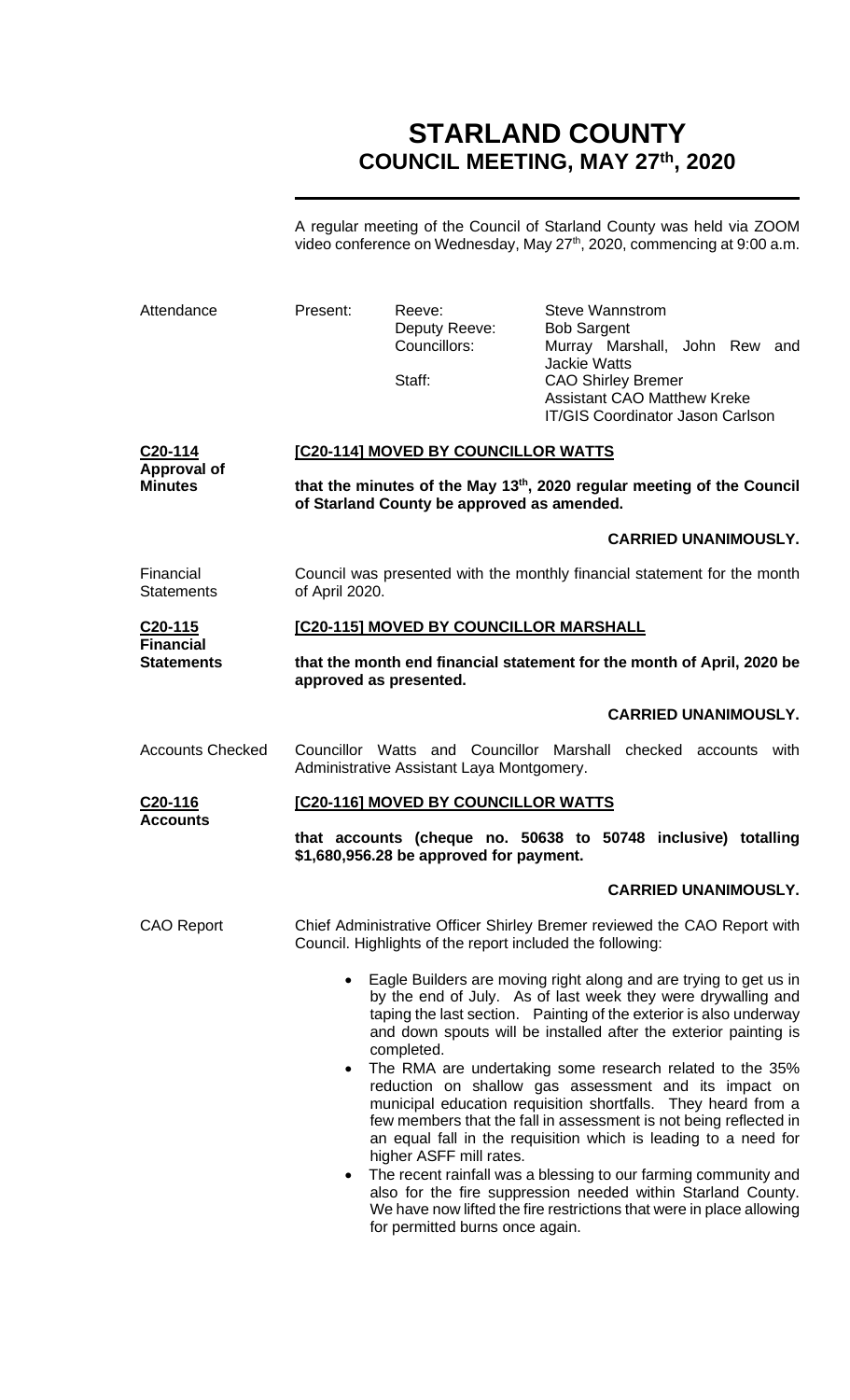| Camp<br><b>Reservations</b><br>Canada Delegation                                                                                                                  | At 9:30 a.m. Keith Leong and Renee Anseeuw of Camp Reservations<br>Canada along with MS Manager Glen Riep attended the meeting. Keith<br>gave a presentation on the use of their online system for taking campsite<br>bookings by credit card.  The system allows municipalities to take bookings<br>over the internet whereby the fee for the service is paid by the camper within<br>the fee. The system requires staff to monitor sites for system complaint<br>use and will require that staff have internet access to confirm bookings.<br>Council expressed concerns as to whether this was the right time to begin<br>this kind of service and no action will be taken at this time.                                                                                                                                                                                                                                                                                                                                                                                                                                                                                                                                                                                                                                                                                                                                                            |  |  |
|-------------------------------------------------------------------------------------------------------------------------------------------------------------------|--------------------------------------------------------------------------------------------------------------------------------------------------------------------------------------------------------------------------------------------------------------------------------------------------------------------------------------------------------------------------------------------------------------------------------------------------------------------------------------------------------------------------------------------------------------------------------------------------------------------------------------------------------------------------------------------------------------------------------------------------------------------------------------------------------------------------------------------------------------------------------------------------------------------------------------------------------------------------------------------------------------------------------------------------------------------------------------------------------------------------------------------------------------------------------------------------------------------------------------------------------------------------------------------------------------------------------------------------------------------------------------------------------------------------------------------------------|--|--|
| Departure                                                                                                                                                         | At 10:00 a.m. Keith and Renee departed from the meeting.                                                                                                                                                                                                                                                                                                                                                                                                                                                                                                                                                                                                                                                                                                                                                                                                                                                                                                                                                                                                                                                                                                                                                                                                                                                                                                                                                                                               |  |  |
| <b>MS Report</b>                                                                                                                                                  | Municipal Services Manager Glen Riep reviewed his MS report with Council.<br>Highlights of the report included:                                                                                                                                                                                                                                                                                                                                                                                                                                                                                                                                                                                                                                                                                                                                                                                                                                                                                                                                                                                                                                                                                                                                                                                                                                                                                                                                        |  |  |
|                                                                                                                                                                   | Glen has received a request from a landowner for Starland County<br>to purchase a holding tank for his property which would be paid off<br>over time on his monthly water bill. After purchasing the property<br>the landowner discovered that the water hook-up was never<br>installed with a proper cistern and pressure pump system by the<br>previous landowner.<br>When the replacement Craigmyle Fire Pump was installed earlier<br>there were some piping alignment issues noted at the time. Even<br>with these issues the piping and joints have remained intact with no<br>leaks noted at this time. Glen is recommending that while no issues<br>are being noted at this time we should hold off on spending the<br>\$2,000.00 to \$5,000.00 it would take to realign the system.<br>The relaunch program for Starland County with respect to the<br>$\bullet$<br>recreation sites was estimated earlier in the pandemic with a<br>proposed date of June 1 <sup>st</sup> . This date is coming up quickly and is not<br>practical at this time given the current restriction and health<br>guidelines as set forth by Alberta Health.<br>We have had a couple of our fire departments rescue or command<br>vehicles breakdown including the Rumsey bus and were able to<br>locate a couple of options to replace the unit. One is an already<br>converted 2001 GMC bus and one is a passenger bus which will<br>require some modifications. |  |  |
| C20-117                                                                                                                                                           | [C20-117] MOVED BY REEVE WANNSTROM                                                                                                                                                                                                                                                                                                                                                                                                                                                                                                                                                                                                                                                                                                                                                                                                                                                                                                                                                                                                                                                                                                                                                                                                                                                                                                                                                                                                                     |  |  |
| <b>Agreement</b>                                                                                                                                                  | that Starland County purchase a constant pressure water supply<br>system with holding tank for Matt Paproski of Starland County and that<br>the cost of this system be added to the water bill on terms to be<br>determined by Administration through an agreement.                                                                                                                                                                                                                                                                                                                                                                                                                                                                                                                                                                                                                                                                                                                                                                                                                                                                                                                                                                                                                                                                                                                                                                                    |  |  |
|                                                                                                                                                                   | <b>CARRIED UNANIMOUSLY.</b>                                                                                                                                                                                                                                                                                                                                                                                                                                                                                                                                                                                                                                                                                                                                                                                                                                                                                                                                                                                                                                                                                                                                                                                                                                                                                                                                                                                                                            |  |  |
| C20-118<br><b>Bus Purchase</b>                                                                                                                                    | [C20-118] MOVED BY DEPUTY REEVE SARGENT                                                                                                                                                                                                                                                                                                                                                                                                                                                                                                                                                                                                                                                                                                                                                                                                                                                                                                                                                                                                                                                                                                                                                                                                                                                                                                                                                                                                                |  |  |
| that Starland County purchase a 2001 GMC Bus from Northern Sunrise<br>County for \$9,400.00 and a 2015 Savana Bus from M & A Used Truck<br>Sales for \$14,500.00. |                                                                                                                                                                                                                                                                                                                                                                                                                                                                                                                                                                                                                                                                                                                                                                                                                                                                                                                                                                                                                                                                                                                                                                                                                                                                                                                                                                                                                                                        |  |  |
|                                                                                                                                                                   | <b>CARRIED UNANIMOUSLY.</b>                                                                                                                                                                                                                                                                                                                                                                                                                                                                                                                                                                                                                                                                                                                                                                                                                                                                                                                                                                                                                                                                                                                                                                                                                                                                                                                                                                                                                            |  |  |
| <b>McLaren Dam</b>                                                                                                                                                | Glen is researching the structural issues related to the McLaren Dam.<br>Currently there are concerns that the Dam will fail due to damage around<br>the outflow pipe leading to excessive erosion. Once an appropriate fix has<br>been established this information will be included in a letter to MLA Nate<br>Horner with an appropriate course of action to fix the problem.                                                                                                                                                                                                                                                                                                                                                                                                                                                                                                                                                                                                                                                                                                                                                                                                                                                                                                                                                                                                                                                                       |  |  |
| Departure                                                                                                                                                         | At 11:05 a.m. Glen departed from the meeting.                                                                                                                                                                                                                                                                                                                                                                                                                                                                                                                                                                                                                                                                                                                                                                                                                                                                                                                                                                                                                                                                                                                                                                                                                                                                                                                                                                                                          |  |  |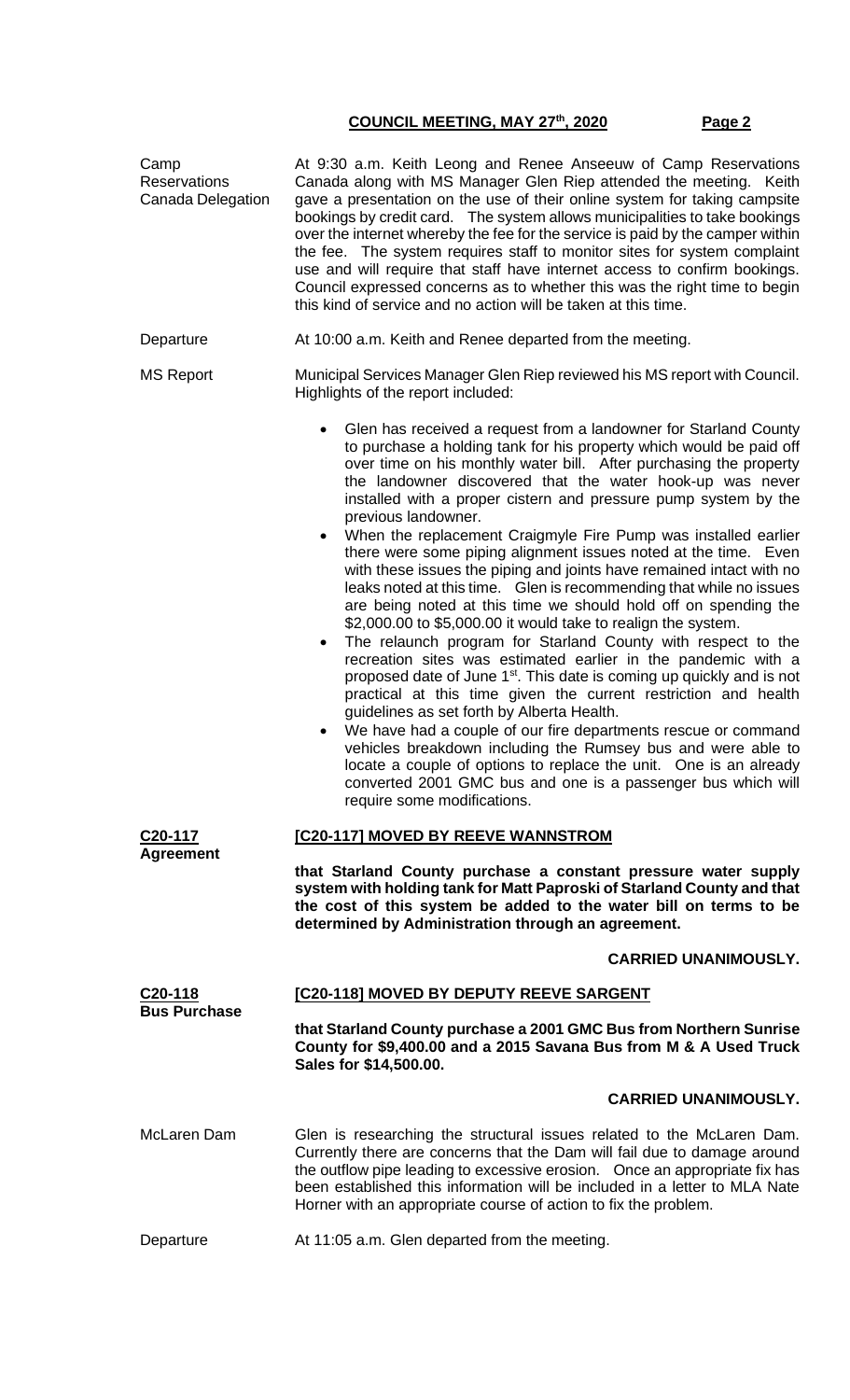| Attendance and<br><b>PW Report</b>                        | At 11:06 a.m. PW Supervisor Ken Menage attended the meeting and<br>reviewed the PW Report with Council. Highlights of his report included the<br>following:                                                                                                                                                                                                                                                                                                                                                                                                                                                                                                                                                                                                                    |  |  |  |
|-----------------------------------------------------------|--------------------------------------------------------------------------------------------------------------------------------------------------------------------------------------------------------------------------------------------------------------------------------------------------------------------------------------------------------------------------------------------------------------------------------------------------------------------------------------------------------------------------------------------------------------------------------------------------------------------------------------------------------------------------------------------------------------------------------------------------------------------------------|--|--|--|
|                                                           | The PW Crew have been hauling and placing pit run, building<br>$\bullet$<br>approaches and doing sign replacements.<br>The Shop Crew have been working on approximately 28 pieces<br>$\bullet$<br>of equipment and performed 1 CVIP.<br>Gradermen have been repairing roads from spring runoff and<br>$\bullet$<br>blading roads.<br>Ken has been working on the gravel pit application, updating the<br>$\bullet$<br>bridge matrix, finishing road inspections and doing a re-gravel<br>map.<br>The internal gravel operations have been going well with five<br>$\bullet$<br>trucks.                                                                                                                                                                                         |  |  |  |
| <b>Change Orders</b>                                      | <b>IT/GIS</b><br>Eagle Builders has submitted 4 potential change orders.<br>Coordinator Jason Carlson recommended the approval of surge protection<br>in the new office/shop as well as the installation of a new data rack to<br>accommodate the 911 system in the server room which otherwise would<br>have to be located in the laundry room. The third change order relates to<br>the sealing in the parts room from the shop mezzanine. Council advised<br>that the job could likely be done cheaper by a third party at a later date. The<br>fourth change order is required to accommodate the pressure washing<br>system from Pumps and Pressure. The original design did not have<br>venting designed for 2 boilers and the new design will require some<br>upgrades. |  |  |  |
| C <sub>20</sub> -119                                      | [C20-119] MOVED BY REEVE WANNSTROM                                                                                                                                                                                                                                                                                                                                                                                                                                                                                                                                                                                                                                                                                                                                             |  |  |  |
| <b>Surge</b><br><b>Suppression</b><br><b>Change Order</b> | that Starland County approve Change Order #13 for the installation of<br>surge protection provided by Eagle Builders for \$5,419.70 plus GST.                                                                                                                                                                                                                                                                                                                                                                                                                                                                                                                                                                                                                                  |  |  |  |
|                                                           | <b>CARRIED UNANIMOUSLY.</b>                                                                                                                                                                                                                                                                                                                                                                                                                                                                                                                                                                                                                                                                                                                                                    |  |  |  |
|                                                           |                                                                                                                                                                                                                                                                                                                                                                                                                                                                                                                                                                                                                                                                                                                                                                                |  |  |  |
| C <sub>20</sub> -120                                      | [C20-120] MOVED BY COUNCILLOR WATTS                                                                                                                                                                                                                                                                                                                                                                                                                                                                                                                                                                                                                                                                                                                                            |  |  |  |
| <b>Server Rack</b><br><b>Change Order</b>                 | that Starland County approve Change Order #15 for the installation of<br>an upgraded data rack provided by Eagle Builders for \$1,650.00 plus<br>GST.                                                                                                                                                                                                                                                                                                                                                                                                                                                                                                                                                                                                                          |  |  |  |
|                                                           | <b>CARRIED UNANIMOUSLY.</b>                                                                                                                                                                                                                                                                                                                                                                                                                                                                                                                                                                                                                                                                                                                                                    |  |  |  |
| C20-121                                                   | [C20-121] MOVED BY COUNCILLOR WATTS                                                                                                                                                                                                                                                                                                                                                                                                                                                                                                                                                                                                                                                                                                                                            |  |  |  |
| <b>Venting Change</b><br>Order                            | that Starland County approve a change order for the installation of<br>additional pressure washer venting provided by Eagle Builders for<br>\$1,900.00 plus GST.                                                                                                                                                                                                                                                                                                                                                                                                                                                                                                                                                                                                               |  |  |  |
|                                                           | <b>CARRIED UNANIMOUSLY.</b>                                                                                                                                                                                                                                                                                                                                                                                                                                                                                                                                                                                                                                                                                                                                                    |  |  |  |
| Departure                                                 | At 11:30 a.m. Ken departed from the meeting.                                                                                                                                                                                                                                                                                                                                                                                                                                                                                                                                                                                                                                                                                                                                   |  |  |  |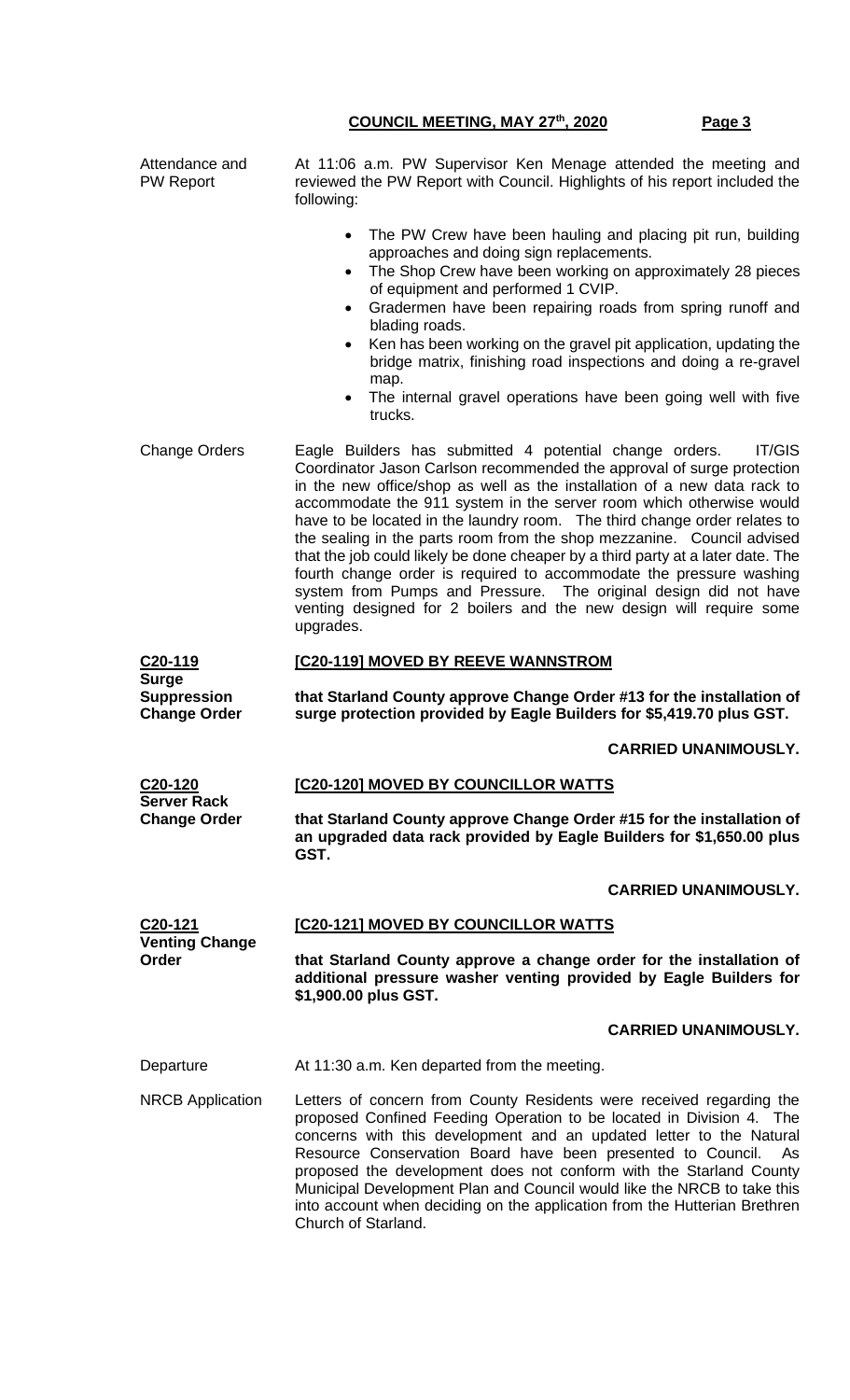| Aura Tax<br><b>Incentive Term</b><br><b>Sheet</b> | Assistant CAO Kreke reviewed with Council a copy of a term sheet created<br>by Brownlee Law in regards to the proposed Aura Power Tax Incentive<br>The term sheet outlines the processes by which Starland<br>Agreement.<br>County's deferred taxes would be secured against an interest in the actual<br>development. The term sheet has been forwarded to Aura Power for<br>review by their legal team.                                                                                                                                             |  |  |
|---------------------------------------------------|-------------------------------------------------------------------------------------------------------------------------------------------------------------------------------------------------------------------------------------------------------------------------------------------------------------------------------------------------------------------------------------------------------------------------------------------------------------------------------------------------------------------------------------------------------|--|--|
| <b>Municipal Affairs</b><br>Update                | Two updates were received from Municipal Affairs. The first confirmed<br>Starland County's funding allocations for its 2020 MSI Capital and Operating<br>Grants. The second provided an update to the conference call between<br>Starland and Stettler Counties and Municipal Affairs on March 31 <sup>st</sup> , 2020.<br>While no specific actions have been taken to address Starland and Stettler's<br>concerns the concerns have been noted by Minister Madu.                                                                                    |  |  |
| <b>RMA Insurance</b>                              | The Rural Municipalities of Alberta will be hosting their Genesis Reciprocal<br>Insurance Exchange on the morning of June 5, 2020 at 9:00 a.m. through a<br>webinar format.                                                                                                                                                                                                                                                                                                                                                                           |  |  |
| Community<br><b>Futures Funding</b>               | As part of the Federal Government's response to the Covid-19 Pandemic<br>Community Futures Big Country will now have access to additional funding<br>in order to support small business.                                                                                                                                                                                                                                                                                                                                                              |  |  |
| <b>HALO Air</b><br>Ambulance                      | Administration has drafted a letter in support of the HALO Air Ambulance<br>Service which services much of Southeast Alberta around Medicine Hat with<br>air ambulance service. Due to the economic downturn community funding<br>has dried up for this organization which is now requesting funding from the<br><b>Provincial Government.</b>                                                                                                                                                                                                        |  |  |
| C <sub>20</sub> -122<br><b>HALO Air</b>           | [C20-122] MOVED BY COUNCILLOR MARSHALL                                                                                                                                                                                                                                                                                                                                                                                                                                                                                                                |  |  |
| <b>Support Letter</b>                             | that Starland County send a letter of support to Minister Tyler Shandro<br>of Alberta Health in support of funding for HALO Air Ambulance.                                                                                                                                                                                                                                                                                                                                                                                                            |  |  |
|                                                   | <b>CARRIED UNANIMOUSLY.</b>                                                                                                                                                                                                                                                                                                                                                                                                                                                                                                                           |  |  |
| <b>Crime Statistics</b>                           | Council was issued with a copy of the monthly crime statistics for the<br>Drumheller area. Statistics were largely unchanged year over year.                                                                                                                                                                                                                                                                                                                                                                                                          |  |  |
| Marigold Library                                  | The Marigold Library has released a number of reports to Starland County<br>including a system profile brochure and a number of information sheets.<br>Additionally the 2021-2022 requisition was issued.                                                                                                                                                                                                                                                                                                                                             |  |  |
| C <sub>20</sub> -123<br><b>Marigold</b>           | [C20-123] MOVED BY COUNCILLOR WATTS                                                                                                                                                                                                                                                                                                                                                                                                                                                                                                                   |  |  |
| <b>Requisition</b>                                | that Starland County approve the requisition rates for the 2021-2022<br>calendar year for the Marigold Library as submitted.                                                                                                                                                                                                                                                                                                                                                                                                                          |  |  |
|                                                   | <b>CARRIED UNANIMOUSLY.</b>                                                                                                                                                                                                                                                                                                                                                                                                                                                                                                                           |  |  |
| Update for<br>Ratepayers                          | CAO Bremer reviewed with Council a copy of a draft update for Starland<br>County Ratepayers as to the plans of Starland County to deal with the fallout<br>from the Covid-19 Pandemic. Council would like a passage about<br>campground closures and would like the document to be circulated in<br>several different mediums such as the internet, newsletter and newspaper.                                                                                                                                                                         |  |  |
| Attendance and<br><b>Budget</b>                   | At 1:15 p.m. Finance Manager Judy Fazekas attended the meeting and<br>reviewed with Council a copy of the 2020 Operating and Capital Budgets.<br>Overall this year will see major reductions in program and capital spending<br>in order to account for the potential for a substantial rise in bad debts<br>expense related to the oil and gas sector. The budget plans for a capital<br>surplus of \$50,000.00 however with the final cost of the new/office shop and<br>the final tax collection rate unknown this surplus is extremely uncertain. |  |  |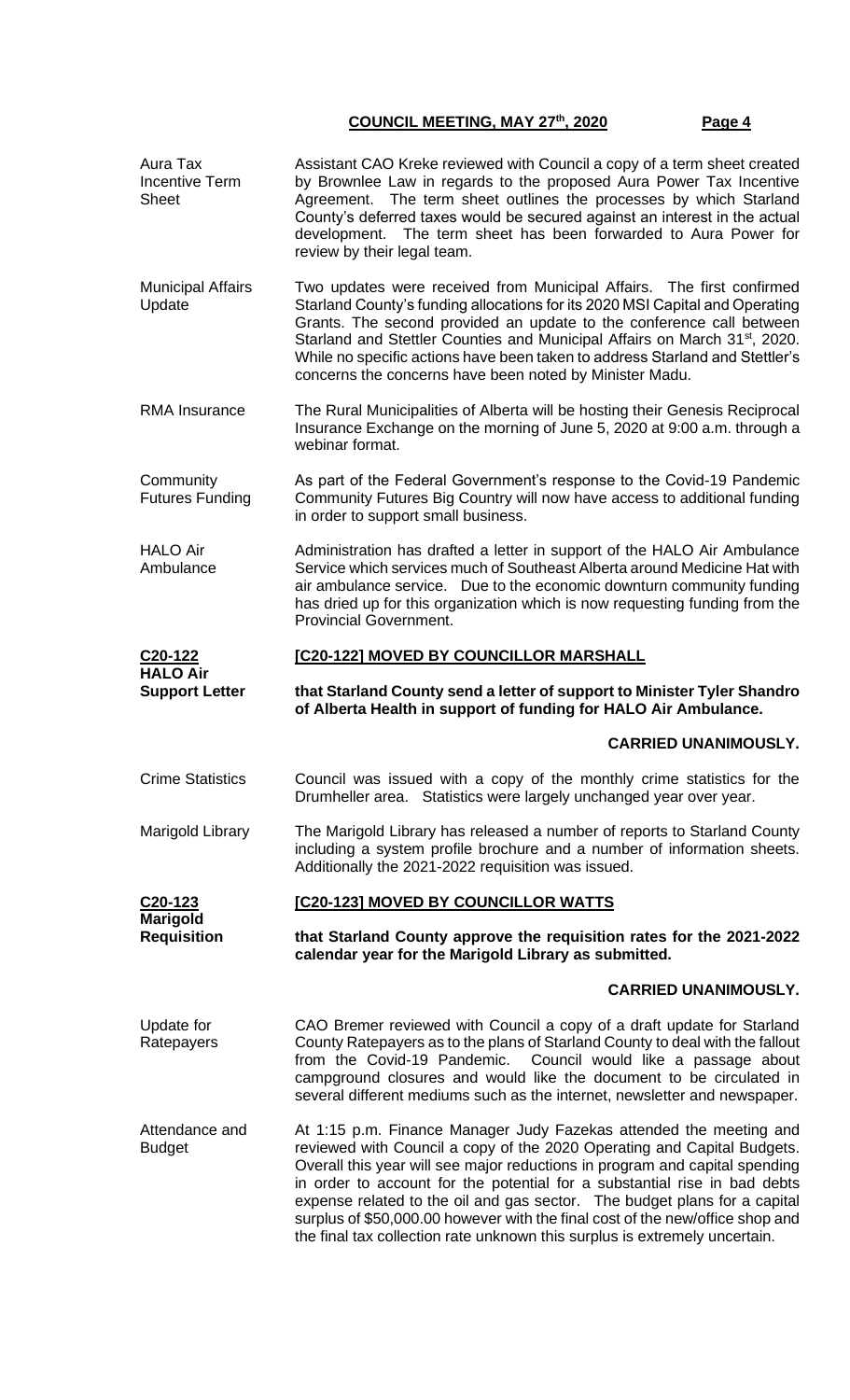| C20-124<br><b>Adoption of</b>                               | [C20-124] MOVED BY COUNCILLOR WATTS                                                                                                                                                                                                                                                                                                                                                                                                                                                                                                                     |                                         |  |  |
|-------------------------------------------------------------|---------------------------------------------------------------------------------------------------------------------------------------------------------------------------------------------------------------------------------------------------------------------------------------------------------------------------------------------------------------------------------------------------------------------------------------------------------------------------------------------------------------------------------------------------------|-----------------------------------------|--|--|
| <b>Operating Budget</b>                                     | Moved that as per Section 242(1) of the Municipal Government Act,<br>Starland County Council adopt the 2020 Operational Budget in the<br>amount of \$14,674,653.00 as reviewed.                                                                                                                                                                                                                                                                                                                                                                         |                                         |  |  |
|                                                             |                                                                                                                                                                                                                                                                                                                                                                                                                                                                                                                                                         | <b>CARRIED UNANIMOUSLY.</b>             |  |  |
| $C20-125$                                                   | [C20-125] MOVED BY DEPUTY REEVE SARGENT                                                                                                                                                                                                                                                                                                                                                                                                                                                                                                                 |                                         |  |  |
| <b>Adoption of</b><br><b>Capital Budget</b>                 | Moved that as per Section 245 of the Municipal Government Act,<br>Starland County Council adopt the 2020 Capital Budget in the amount<br>of \$5,749,160.00.                                                                                                                                                                                                                                                                                                                                                                                             |                                         |  |  |
|                                                             |                                                                                                                                                                                                                                                                                                                                                                                                                                                                                                                                                         | <b>CARRIED UNANIMOUSLY.</b>             |  |  |
| C20-126                                                     | [C20-126] MOVED BY COUNCILLOR REW                                                                                                                                                                                                                                                                                                                                                                                                                                                                                                                       |                                         |  |  |
| <b>Bylaw 1154 -</b><br><b>Motion to</b><br><b>Establish</b> | Moved that <b>Property Taxation Bylaw 1154</b> be introduced in accordance<br>with Section 353(1) of the Municipal Government Act, being Chapter<br>M-26.1, for the 2020 Municipal Budget Year, authorizing the Chief<br>Administrative Officer to levy on the assessed value of all assessed<br>property shown on the assessment roll; and that as per Section 354(3)<br>of the Municipal Government Act, being Chapter M-26.1, a split<br>taxation rate will be levied on the various assessment classes,<br>generating the following taxation rates: |                                         |  |  |
|                                                             | <b>Starland County Municipal Levy:</b><br><b>Residential</b><br><b>Farmland</b><br><b>Non-Residential</b><br><b>Machinery &amp; Equipment</b>                                                                                                                                                                                                                                                                                                                                                                                                           | 5.0535<br>13.2129<br>18.9050<br>18.9050 |  |  |
|                                                             | <b>Alberta School Foundation Fund:</b><br><b>Residential &amp; Farmland</b><br><b>Non-Residential</b>                                                                                                                                                                                                                                                                                                                                                                                                                                                   | 2.6007<br>4.7044                        |  |  |
|                                                             | <b>Christ the Redeemer C.S.R.D. No. 3:</b><br><b>Residential &amp; Farmland</b>                                                                                                                                                                                                                                                                                                                                                                                                                                                                         | 2.6007                                  |  |  |
|                                                             | <b>Drumheller Seniors Foundation:</b>                                                                                                                                                                                                                                                                                                                                                                                                                                                                                                                   | 0.6375                                  |  |  |
|                                                             | <b>Designated Industrial Property:</b>                                                                                                                                                                                                                                                                                                                                                                                                                                                                                                                  | 0.0760                                  |  |  |
|                                                             |                                                                                                                                                                                                                                                                                                                                                                                                                                                                                                                                                         | <b>CARRIED UNANIMOUSLY.</b>             |  |  |
| C20-127                                                     | [C20-127] MOVED BY COUNCILLOR MARSHALL                                                                                                                                                                                                                                                                                                                                                                                                                                                                                                                  |                                         |  |  |
| <b>Bylaw 1154 -</b><br>1 <sup>st</sup> Reading              | Moved that <b>Bylaw No. 1154</b> , the 2020 Property Taxation Bylaw for<br><b>Starland County be given First Reading.</b>                                                                                                                                                                                                                                                                                                                                                                                                                               |                                         |  |  |
|                                                             |                                                                                                                                                                                                                                                                                                                                                                                                                                                                                                                                                         | <b>CARRIED UNANIMOUSLY.</b>             |  |  |
| C20-128<br><b>Bylaw 1154 -</b>                              | [C20-128] MOVED BY COUNCILLOR REW                                                                                                                                                                                                                                                                                                                                                                                                                                                                                                                       |                                         |  |  |
| 2 <sup>st</sup> Reading                                     | Moved that Bylaw No. 1154 be given Second Reading.                                                                                                                                                                                                                                                                                                                                                                                                                                                                                                      |                                         |  |  |
|                                                             |                                                                                                                                                                                                                                                                                                                                                                                                                                                                                                                                                         | <b>CARRIED UNANIMOUSLY.</b>             |  |  |
| C20-129<br>Bylaw 1154 -                                     | [C20-129] MOVED BY DEPUTY REEVE SARGENT                                                                                                                                                                                                                                                                                                                                                                                                                                                                                                                 |                                         |  |  |

**Moved that Bylaw No. 1154 be presented for Third Reading at this meeting.**

**Motion to Have 3rd**

**Reading**

**CARRIED UNANIMOUSLY.**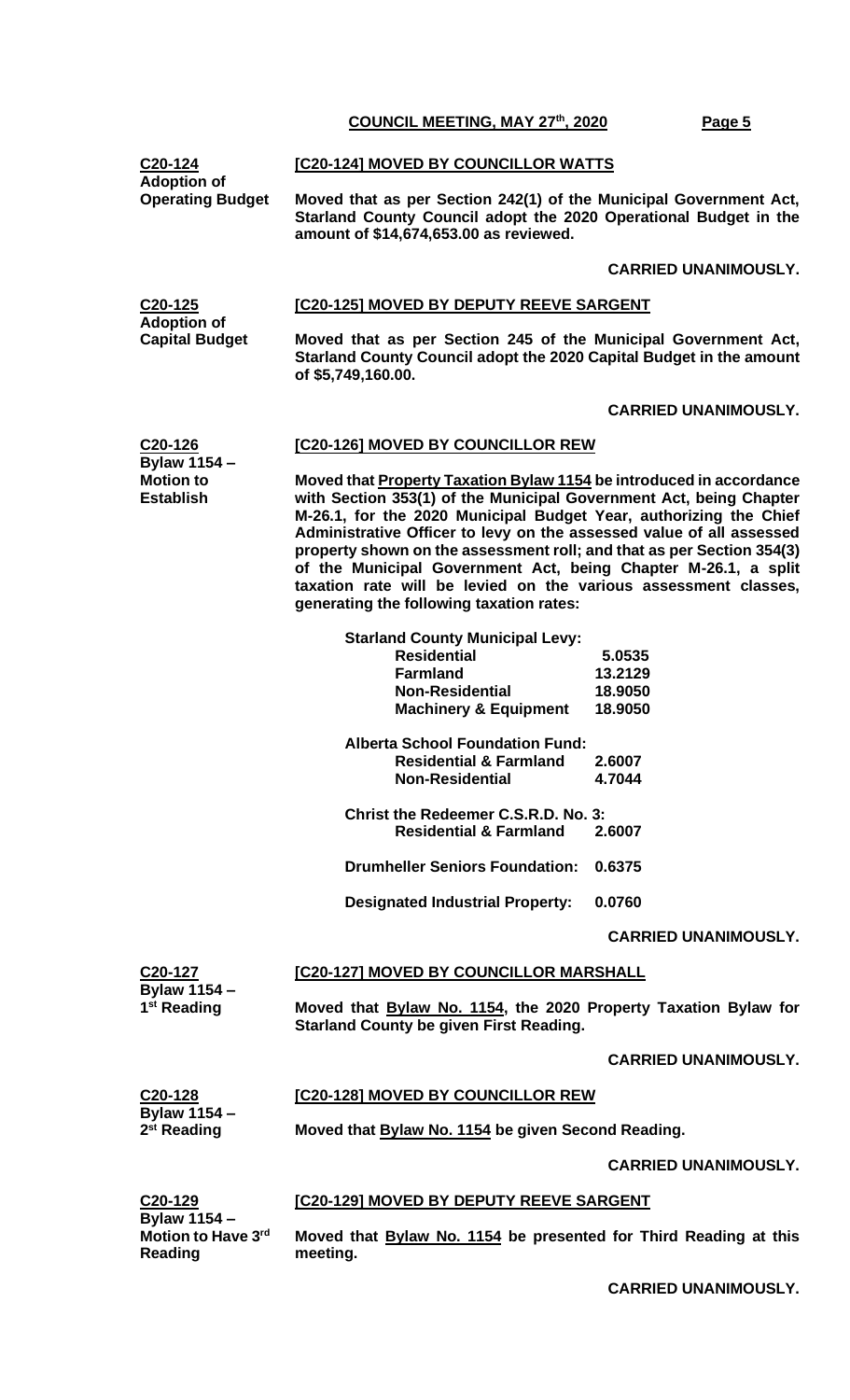| C <sub>20</sub> -130                                | [C20-130] MOVED BY REEVE WANNSTROM                                                                                                                                                                                                                                                                                                                                                                                                                                     |                                                                                                                                                                     |  |  |
|-----------------------------------------------------|------------------------------------------------------------------------------------------------------------------------------------------------------------------------------------------------------------------------------------------------------------------------------------------------------------------------------------------------------------------------------------------------------------------------------------------------------------------------|---------------------------------------------------------------------------------------------------------------------------------------------------------------------|--|--|
| <b>Bylaw 1154 -</b><br>3 <sup>rd</sup> Reading      | Moved that Bylaw No. 1154, the 2020 Property Taxation Bylaw for<br>Starland County, be given Third and Final Reading and finally passed.                                                                                                                                                                                                                                                                                                                               |                                                                                                                                                                     |  |  |
|                                                     |                                                                                                                                                                                                                                                                                                                                                                                                                                                                        | <b>CARRIED UNANIMOUSLY.</b>                                                                                                                                         |  |  |
| C <sub>20</sub> -131                                | [C20-131] MOVED BY COUNCILLOR WATTS                                                                                                                                                                                                                                                                                                                                                                                                                                    |                                                                                                                                                                     |  |  |
| <b>ASFF</b><br><b>Requisition</b><br><b>Payment</b> | Moved that Starland County Council approve the requisitions from the<br>Alberta School Foundation Fund (ASFF) in the amount of Two Million,<br>One Hundred Twenty Eight Thousand and Eighty Eight Dollars and<br>Seventy Cents, and the opted out school board, Christ the Redeemer<br>Catholic Separate Regional Division No. 3 in the amount of Sixteen<br>Thousand, Four Hundred and Seventy Nine Dollars and One Cent; and<br>that the instalments be paid as due. |                                                                                                                                                                     |  |  |
|                                                     |                                                                                                                                                                                                                                                                                                                                                                                                                                                                        | <b>CARRIED UNANIMOUSLY.</b>                                                                                                                                         |  |  |
| Council<br>Committees                               | All councillors present reported briefly on the committees to which they are<br>appointed.                                                                                                                                                                                                                                                                                                                                                                             |                                                                                                                                                                     |  |  |
| C <sub>20</sub> -132<br><b>Motion to</b>            | [C20-132] MOVED BY COUNCILLOR REW                                                                                                                                                                                                                                                                                                                                                                                                                                      |                                                                                                                                                                     |  |  |
| <b>Proceed</b><br><b>In-Camera</b>                  | that under the exemption granted by Section 17, Division 2, Part 1 of<br>the Freedom of Information and Protection of Personal Privacy Act<br>Reeve Wannstrom, Deputy Reeve Sargent and Councillors Watts, Rew<br>and Marshall along with Staff Bremer and Kreke proceed with the<br>meeting In-Camera at 2:45 p.m.                                                                                                                                                    |                                                                                                                                                                     |  |  |
|                                                     |                                                                                                                                                                                                                                                                                                                                                                                                                                                                        | <b>CARRIED UNANIMOUSLY.</b>                                                                                                                                         |  |  |
| C20-133                                             | [C20-133] MOVED BY COUNCILLOR MARSHALL                                                                                                                                                                                                                                                                                                                                                                                                                                 |                                                                                                                                                                     |  |  |
| <b>Motion to</b><br><b>Proceed Out of</b>           | that the meeting proceed out of In-Camera at 3:05 p.m.                                                                                                                                                                                                                                                                                                                                                                                                                 |                                                                                                                                                                     |  |  |
| <b>In-Camera</b>                                    |                                                                                                                                                                                                                                                                                                                                                                                                                                                                        | <b>CARRIED UNANIMOUSLY.</b>                                                                                                                                         |  |  |
| C <sub>20</sub> -134<br><b>Morrin Water</b>         | [C20-134] MOVED BY COUNCILLOR MARSHALL                                                                                                                                                                                                                                                                                                                                                                                                                                 |                                                                                                                                                                     |  |  |
| <b>Plant Assistance</b>                             | that Starland County provide to the Village of Morrin with water plant<br>operations assistance and daily checks for 45 days on terms to be<br>determined through agreement drafted<br>by Starland County<br>Administration.                                                                                                                                                                                                                                           |                                                                                                                                                                     |  |  |
|                                                     |                                                                                                                                                                                                                                                                                                                                                                                                                                                                        | <b>CARRIED UNANIMOUSLY.</b>                                                                                                                                         |  |  |
| Council                                             | <b>Council Communications:</b>                                                                                                                                                                                                                                                                                                                                                                                                                                         |                                                                                                                                                                     |  |  |
| Communications                                      | Palliser Regional Municipal Services re: Update on Operations<br>i)<br>ii)<br>FCSSAA News re: May 2020 Newsletters<br>Prairie Land Public School Division re: Board Highlights<br>iii)<br>iv)<br><b>Rural Municipalities of Alberta</b><br><b>Contact Newsletter (3 Issues)</b>                                                                                                                                                                                        |                                                                                                                                                                     |  |  |
| <b>Accounts</b>                                     | Accounts - see prior motion.                                                                                                                                                                                                                                                                                                                                                                                                                                           |                                                                                                                                                                     |  |  |
|                                                     | A.H. GRADER SERVICE LTD.<br>ACKLANDS-GRAINGER INC.<br><b>AUTO VALUE PARTS - DRUMHELLER</b><br><b>BRC GROUP</b><br>BURT, EDWIN L.<br><b>EAGLE BUILDERS LP</b><br>EAST CENTRAL GAS CO-OP LTD.                                                                                                                                                                                                                                                                            | CK# 50638<br>6,100.50<br>1,755.07<br>CK# 50639<br>628.68<br>CK# 50640<br>CK# 50641<br>102.05<br>CK# 50642<br>150.00<br>CK# 50643<br>83,351.97<br>CK# 50644<br>77.15 |  |  |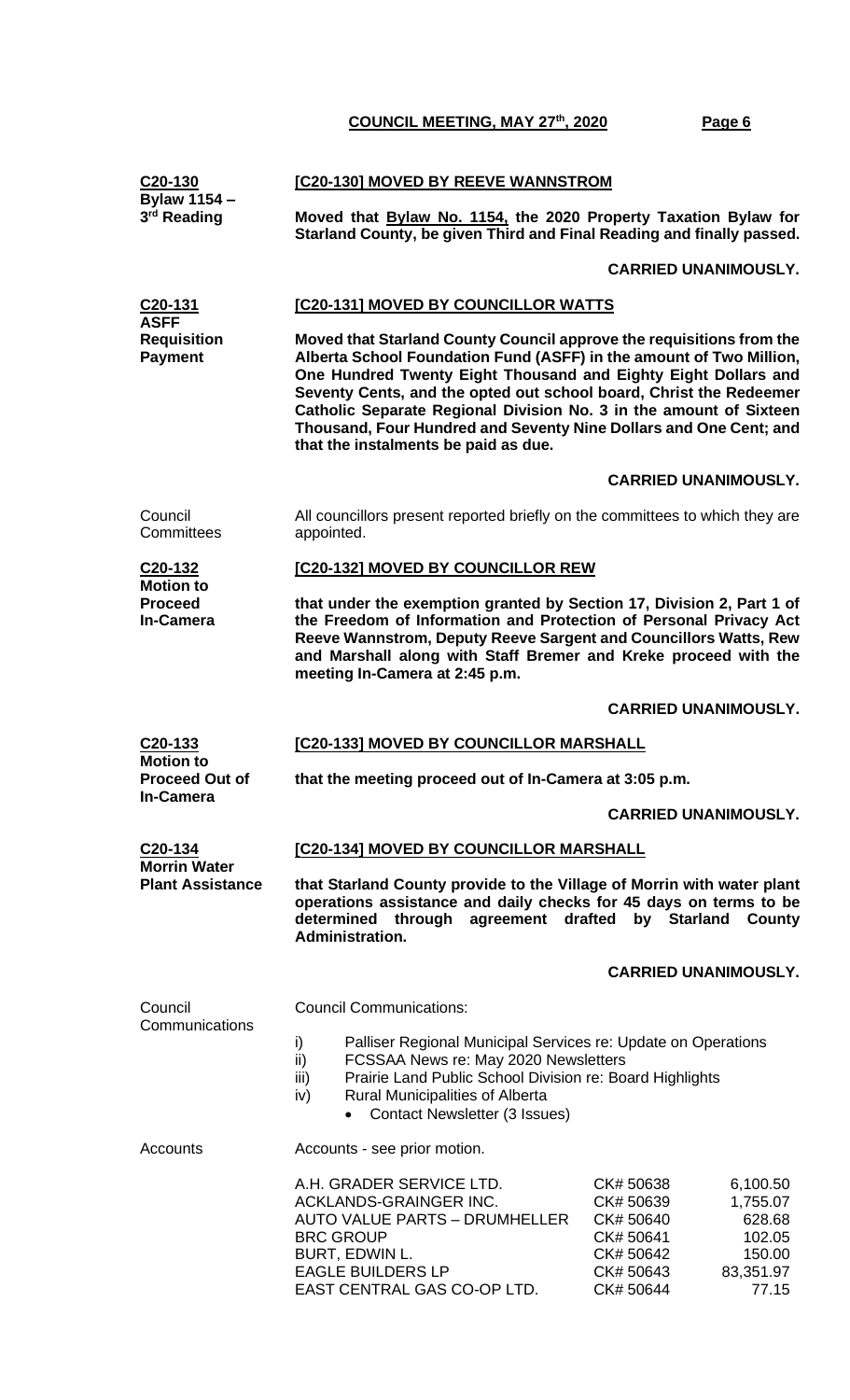| GLOVER INTERNATIONAL TRUCKS LTD. CK# 50645<br><b>GOVERNMENT OF ALBERTA</b><br>HI-WAY 9 EXPRESS LTD.<br><b>JERRY'S LOCK &amp; KEY SERVICE</b><br><b>LAPP</b><br><b>LOOMIS EXPRESS</b> | CK# 50646<br>CK# 50647<br>CK# 50648<br>CK# 50649<br>CK# 50650 | 645.87<br>33.60<br>103.61<br>150.94<br>22,148.07<br>436.93 |
|--------------------------------------------------------------------------------------------------------------------------------------------------------------------------------------|---------------------------------------------------------------|------------------------------------------------------------|
| MARSHALL, MURRAY<br><b>MLTAIKINS</b><br><b>OASIS CARWASH &amp; CONVENIENCE</b><br>RECEIVER GENERAL OF CANADA                                                                         | CK# 50651<br>CK# 50652<br>CK# 50653<br>CK# 50654              | 257.00<br>118.13<br>18.02<br>49,317.67                     |
| <b>RMA FUEL</b><br><b>RMA INSURANCE</b><br>STANTEC CONSULTING LTD.<br><b>TAQA NORTH</b><br>THE PATCHMAN                                                                              | CK# 50655<br>CK# 50656<br>CK# 50657<br>CK# 50658<br>CK# 50659 | 480.95<br>41.20<br>5,822.52<br>21.00<br>315.26             |
| WANNSTROM, STEVE<br><b>WATER PURE &amp; SIMPLE</b><br><b>WATTS, JACKIE</b><br>WHEATLAND COUNTY COUNSELLING                                                                           | CK# 50660<br>CK# 50661<br>CK# 50662<br>CK# 50663              | 257.00<br>54.00<br>257.00<br>4,250.00                      |
| WFR WHOLESALE FIRE & RESCUE LTD. CK# 50664<br><b>WOLF, TRACY</b><br><b>WOLSELEY WATERWORKS</b>                                                                                       | CK# 50665<br>CK# 50666                                        | 2,739.06<br>1,305.00<br>480.42                             |
| <b>Sub-Total:</b>                                                                                                                                                                    | \$                                                            | 181,418.67                                                 |
| PUMPS & PRESSURE INC.                                                                                                                                                                | CK# 50667                                                     | 6,838.95                                                   |
| <b>Sub-Total:</b><br><b>RMA TRADE</b>                                                                                                                                                | \$<br>CK# 50668                                               | 6,838.95<br>5,373.90                                       |
| <b>Sub-Total:</b>                                                                                                                                                                    | \$                                                            | 5,373.90                                                   |
|                                                                                                                                                                                      |                                                               |                                                            |
|                                                                                                                                                                                      |                                                               |                                                            |
| A.H. GRADER SERVICE LTD.<br>A.P.I. ALARM INC.                                                                                                                                        | CK# 50669<br>CK# 50670                                        | 16,831.50<br>141.75                                        |
| A&D HARPER TIRE (1979) LTD.                                                                                                                                                          | CK# 50671                                                     | 1,832.54                                                   |
| ACCU-FLO METER SERVICE LTD.                                                                                                                                                          | CK# 50672                                                     | 756.21                                                     |
| <b>ACKLANDS-GRAINGER INC.</b>                                                                                                                                                        | CK# 50673                                                     | 1,894.24                                                   |
| ADAMS INDUSTRIAL SUPPLIES INC.                                                                                                                                                       | CK# 50674                                                     | 2,206.29                                                   |
| AIR LIQUIDE CANADA INC.                                                                                                                                                              | CK# 50675                                                     | 350.91                                                     |
| <b>ALBERTA GOVERNMENT SERVICES</b>                                                                                                                                                   | CK# 50676                                                     | 400.00                                                     |
| ALBERTA ONE-CALL CORPORATION<br>ALTAGAS UTILITIES INC.                                                                                                                               | CK# 50677<br>CK# 50678                                        | 113.40<br>16,672.70                                        |
| ATB FINANCIAL MASTERCARD                                                                                                                                                             | CK# 50679                                                     | 15,798.29                                                  |
| ATCO ELECTRIC LTD.                                                                                                                                                                   | CK# 50680                                                     | 4,571.86                                                   |
| ATCO STRUCTURES & LOGISTICS LTD.                                                                                                                                                     | CK# 50681                                                     | 10,316.25                                                  |
| <b>AUTO VALUE PARTS - DRUMHELLER</b>                                                                                                                                                 | CK# 50682                                                     | 1,522.09                                                   |
| <b>BIG COUNTRY GAS CO-OP</b>                                                                                                                                                         | CK# 50683                                                     | 203.55                                                     |
| <b>BULECHOWSKY, SKYLER</b>                                                                                                                                                           | CK# 50684                                                     | 139.64                                                     |
| <b>CHAMPION COMMERCIAL PRODUCTS</b>                                                                                                                                                  | CK# 50685                                                     | 1,078.98                                                   |
| <b>CINTAS CANADA LIMITED</b>                                                                                                                                                         | CK# 50686                                                     | 197.50                                                     |
| <b>CLEARTECH INDUSTRIES INC.</b>                                                                                                                                                     | CK# 50687                                                     | 760.20                                                     |
| <b>DIGITEX CANADA INC.</b>                                                                                                                                                           | CK# 50688                                                     | 344.41                                                     |
| DIRECTDIAL.COM<br>DRUMHELLER SOLID WASTE                                                                                                                                             | CK# 50689<br>CK# 50690                                        | 968.10<br>89.69                                            |
| DRUMHELLER EQUIPMENT SALES                                                                                                                                                           | CK# 50691                                                     | 185.71                                                     |
| <b>EAGLE BUILDERS LP</b>                                                                                                                                                             | CK# 50692                                                     | 1,150,302.02                                               |
| EAST CENTRAL GAS CO-OP LTD.                                                                                                                                                          | CK# 50693                                                     | 387.25                                                     |
| <b>ECOMPLIANCE MANAGEMENT</b>                                                                                                                                                        | CK# 50694                                                     | 10,500.00                                                  |
| ENDEAVOR CHARTERED ACCOUNT                                                                                                                                                           | CK# 50695                                                     | 26,322.45                                                  |
| <b>ENMAX</b>                                                                                                                                                                         | CK# 50696                                                     | 6,464.85                                                   |
| GLOVER INTERNATIONAL TRUCKS LTD. CK# 50697                                                                                                                                           |                                                               | 4,505.68                                                   |
| HENRY KROEGER REGIONAL WATER<br>HI-WAY 9 EXPRESS LTD.                                                                                                                                | CK# 50698<br>CK# 50699                                        | 7,356.84<br>152.85                                         |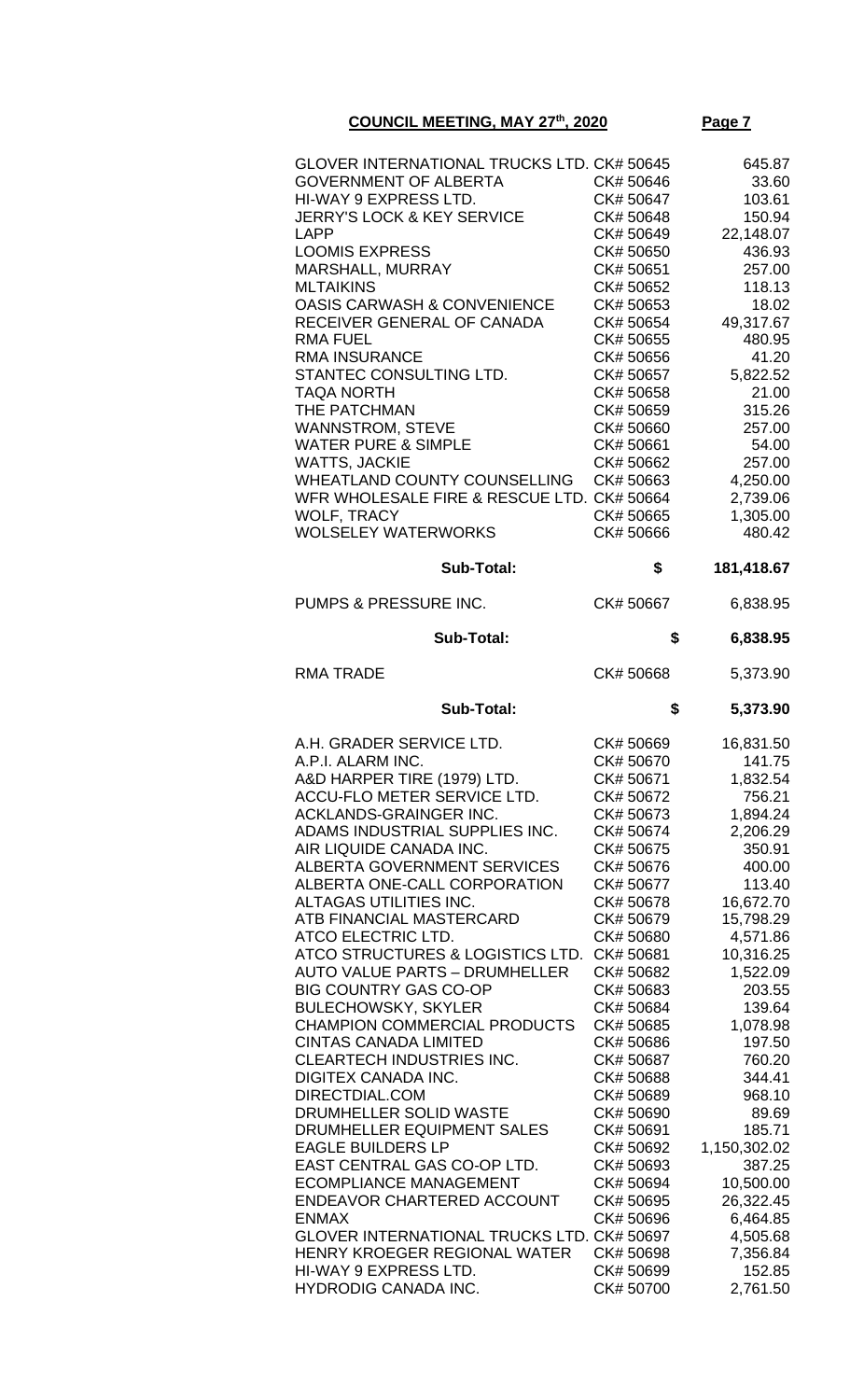| O/A J.C. INDUSTRIES LTD.                            | CK# 50701              | 766.50             |
|-----------------------------------------------------|------------------------|--------------------|
| KLONDIKE CRANE INSPECTION LTD.                      | CK# 50702              | 3,485.48           |
| LAPP                                                | CK# 50703              | 22,148.07          |
| MARSHALL, MURRAY                                    | CK# 50704              | 4,548.52           |
| <b>MLTAIKINS</b>                                    | CK# 50705              | 118.13             |
| <b>MORRIN FIGURE SKATING CLUB</b>                   | CK# 50706              | 1,450.00           |
| <b>MORRIN FOODS</b>                                 | CK# 50707              | 158.29             |
| <b>MUNSON FIREFIGHTERS</b><br>OLD MACDONALD KENNELS | CK# 50708<br>CK# 50709 | 345.35<br>1,209.60 |
| PETERSON AUTO BODY LTD.                             | CK# 50710              | 991.70             |
| <b>PITNEYWORKS</b>                                  | CK# 50711              | 4,000.00           |
| <b>PRONGHORN CONTROLS</b>                           | CK# 50712              | 1,336.68           |
| PUROLATOR INC.                                      | CK# 50713              | 37.83              |
| RECEIVER GENERAL OF CANADA                          | CK# 50714              | 44,718.14          |
| <b>RMA FUEL</b>                                     | CK# 50715              | 24,006.65          |
| <b>RMA INSURANCE</b>                                | CK# 50716              | 47.38              |
| ROADATA SERVICES LTD.                               | CK# 50717              | 31.50              |
| ROYAL CARETAKING SUPPLIES INC.                      | CK# 50718              | 724.37             |
| 1858097 ALBERTA LTD.                                | CK# 50719              | 103.69             |
| <b>SANITEC</b>                                      | CK# 50720              | 113.27             |
| SHRED-IT INTERNATIONAL ULC                          | CK# 50721              | 300.04             |
| <b>STARLAND REGIONAL WATER</b>                      | CK# 50722              | 10,568.68          |
| STETTLER TELEPHONE ANSWERING                        | CK# 50723              | 367.50             |
| SUN LIFE ASSURANCE COMPANY                          | CK# 50724              | 17,704.78          |
| SUN LIFE ASSURANCE COMPANY                          | CK# 50725              | 155.93             |
| <b>TAQA NORTH</b>                                   | CK# 50726              | 21.00              |
| TELUS COMMUNICATIONS INC.                           | CK# 50727              | 1,758.72           |
| TELUS MOBILITY INC.                                 | CK# 50728              | 222.34             |
| THE CITY OF CALGARY                                 | CK# 50729              | 340.20             |
| THE DRUMHELLER MAIL                                 | CK# 50730              | 1,013.02           |
| THE FLAG SHOP                                       | CK# 50731              | 1,403.64           |
| <b>TOWN OF DRUMHELLER</b>                           | CK# 50732              | 2,092.70           |
| TRINUS TECHNOLOGIES INC.                            | CK# 50733              | 1,429.10           |
| <b>VIKING CIVES LTD.</b>                            | CK# 50734              | 379.74             |
| <b>VILLAGE OF DELIA</b>                             | CK# 50735              | 1,246.00           |
| VILLAGE OF MORRIN<br><b>WANNSTROM, STEVE</b>        | CK# 50736<br>CK# 50737 | 250.10<br>3,113.31 |
| <b>WARWICK PRINTING CO. LTD</b>                     | CK# 50738              | 422.64             |
| <b>WATER PURE &amp; SIMPLE</b>                      | CK# 50739              | 155.00             |
| <b>WATTS, JACKIE</b>                                | CK# 50740              | 2,292.21           |
| WESTVIEW CO-OPERATIVE ASSN LTD.                     | CK# 50741              | 1,163.27           |
| WILD ROSE ASSESSMENT SERVICE                        | CK# 50742              | 9,537.50           |
| <b>WOLSELEY WATERWORKS</b>                          | CK# 50743              | 1,041.71           |
| <b>XYLEM CANADA COMPANY</b>                         | CK# 50744              | 968.31             |
| 1121113 ALBERTA LTD                                 | CK# 50745              | 196.88             |
| 1325856 ALBERTA LTD.                                | CK# 50746              | 14.00              |
| <b>Sub-Total:</b>                                   | \$                     | 1,454,628.72       |
| PUMPS & PRESSURE INC.                               | CK# 50747              | 10,052.79          |
| RITCHIE BROS. AUCTIONEERS                           | CK# 50748              | 22,643.25          |
| <b>Sub-Total:</b>                                   | \$                     | 32,696.04          |
| <b>TOTAL:</b>                                       |                        | \$1,690,956.28     |